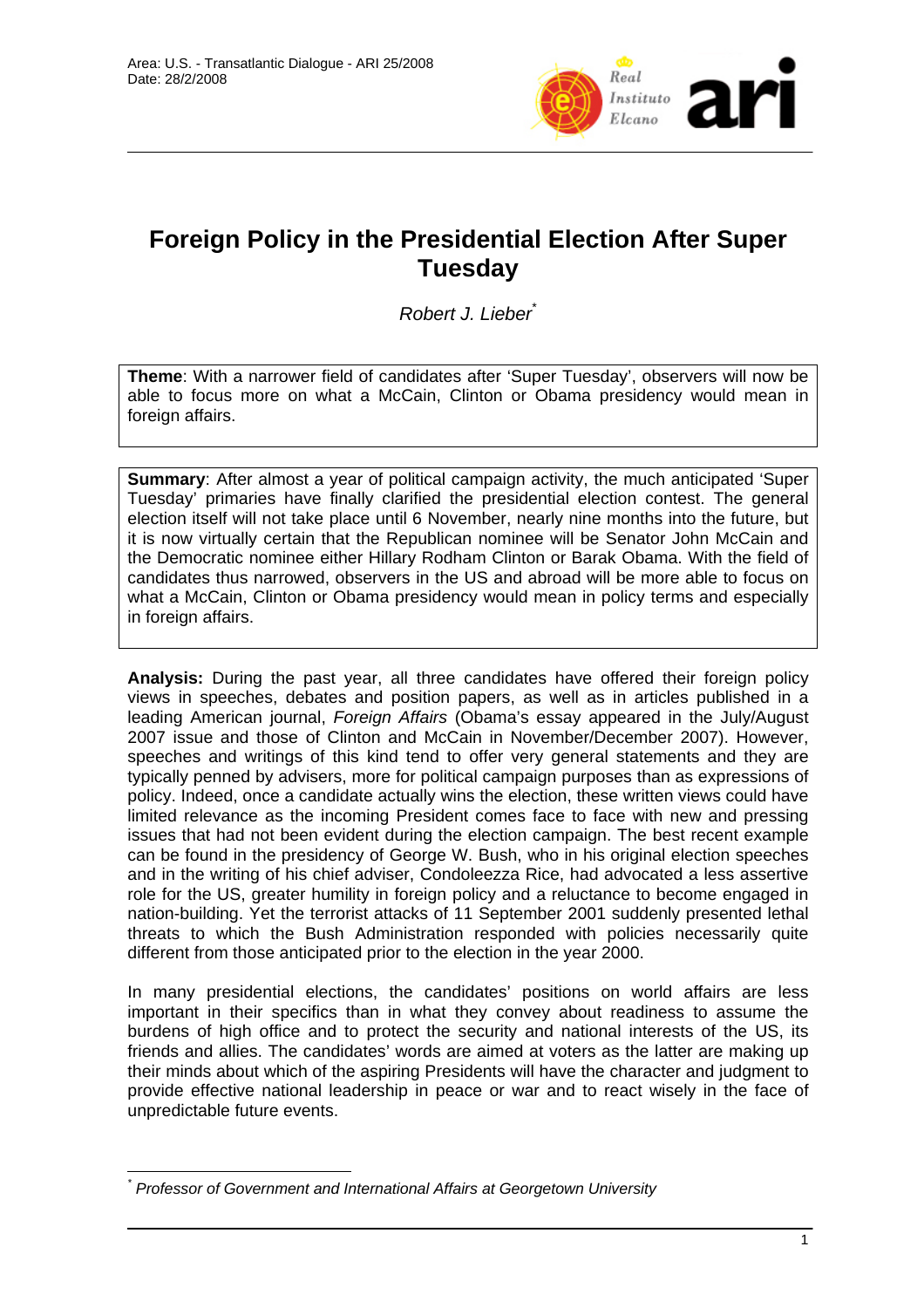

During the Cold War, foreign policy was highly important to voters as they weighed the merits of prospective candidates. By contrast, after the Cold War foreign affairs no longer seemed so urgent and voters tended to give the subject a much lower priority, focusing instead on the economy and other domestic issues. This was evident in the presidential elections of 1992, 1996 and 2000. However, in the years since 9/11, foreign policy has reemerged as a priority in presidential as well as congressional elections, and though recent financial crises and the prospect of recession have caused renewed emphasis on the economy, foreign affairs consistently rank among the most important concerns in the minds of voters. For example, exit polls on 'Super Tuesday' in California showed that, along with the economy, the subjects of Iraq and terrorism continued to weigh heavily in the minds of many voters.

Foreign policy thus remains a major election issue, but views about it differ sharply by political party. For many Democrats, this mainly means opposition to the Iraq war plus a desire to see American troops withdrawn as soon as possible. Democrats also tend to be concerned about what they consider to be the damage done to America's image abroad during the Bush presidency and they hope to see this prestige restored under a Clinton or Obama Administration. Republicans, however, tend to be much more concerned about threats to national security from terrorism, hostile foreign countries or from the spread of weapons of mass destruction. Most believe it is essential to prevail in Afghanistan and Iraq, as well as in the war on radical Islamist terror, and they prefer a presidential candidate who shares these concerns and has the stature and decisiveness to persevere.

Presidential candidates express their foreign policy views with these considerations in mind, and do so with the understanding that they must first gain the support of voters from their own party in order to secure the Democratic or Republican presidential nomination. That is, they have a strong incentive to appeal to the party base, the most active and committed party voters in the primary election. This can mean taking early positions that have ideological appeal to the party faithful –especially liberal Democrats and conservative Republicans– but that may be less popular with moderate and uncommitted voters in the subsequent general election. For example, consider the experience of Senator Joseph Lieberman of Connecticut, who had been the Democratic Party's nominee for Vice-President during the 2000 election, when Al Gore was the Party's presidential candidate. In 2003-04, after Gore opted not to run again for President, Lieberman became a candidate for the Democratic nomination. Though his moderate domestic and foreign policy views appealed to many independent and some moderate Republican voters, in ways that might have made him a strong contender in the November 2004 election against President Bush, his support for the Iraq war hurt him with Democratic voters, the majority of which now opposed it, and his candidacy failed.

In the case of Hillary Rodham Clinton, the effects of party politics have been quite evident. Among the 50 Democratic senators in October 2002, she was among the 29 who voted for a resolution authorising the use of force in Iraq. In the run-up to the war, three-quarters of the American public as well as majorities in both houses of Congress (and some twothirds of the member governments of both the EU and NATO) initially supported the decision to use force against Saddam. Hillary's vote thus seemed not only mainstream, but logical for a politician expecting to seek the presidency in the future and wanting to be viewed as strong and credible in foreign policy. However, in the months after the fall of Baghdad in April 2003, with inspectors failing to find the expected stockpiles of WMD and Iraq slipping into disorder and a costly insurgency with mounting American casualties, opinion among Democrats shifted heavily against the war. Like many Democratic office holders, Clinton reassessed her own position and became increasingly critical of the Bush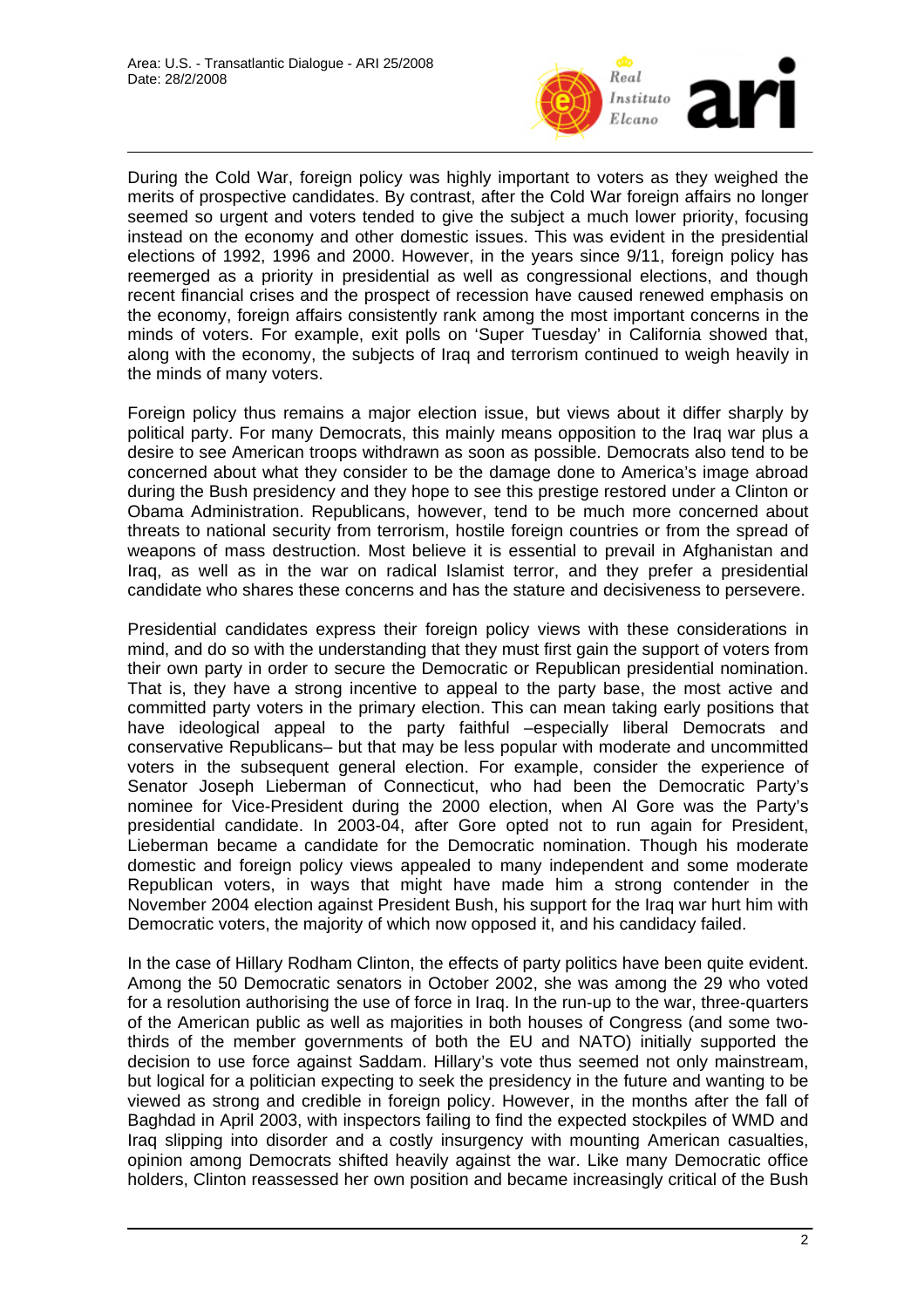

Administration's conduct of the war, arguing that she and others had been misled on the WMD issue.

As Clinton began her campaign for the presidency, she initially expressed support for gradual withdrawal of US troops. However, as Barack Obama, who has sharply criticised the original 2002 war resolution, emerged as her major opponent within the Democratic Party, Clinton began advocating a more rapid withdrawal of US troops. While both she and Obama now share similar positions, they do so in very general terms and without elaborating on the consequences for Iraq and the wider region. In their position papers both do suggest that they will want some kind of residual American force present in the region as a means of responding to terrorism or other grave threats.

Senator Clinton had also taken positions on other foreign policy issues, for example Iran, that are intended to have more mainstream appeal in the forthcoming general election. For example she voted with the majority of Senate Democrats for a resolution condemning the Iranian Revolutionary Guard as a terrorist organisation, whereas Obama (who was absent from the vote) stated that he opposed the resolution. But as the Democratic primary campaign intensified, she came under pressure to adopt positions more attractive to the party base and in response to the challenge posed by Obama's candidacy.

Thus, at this stage of the presidential campaign, and in assessing the foreign policy views of McCain, Clinton and Obama, it is more useful to consider the candidates' overall orientations and the broad themes they articulate than to engage in a detailed exegesis their of words and speeches.

## *John McCain*

John McCain has made national security the focal point of his campaign. In broad terms he emphasises the importance of prevailing in the struggle against terrorists who threaten both security and liberty on a global and national basis. On Iraq, he has emphasised the need to persevere and warned of dire consequences were the US to withdraw before the country is stabilised. While he supported the decision to go to war, he was quite critical of how the Bush Administration and the military responded to the insurgency. In late 2006 and early 2007, in the face of widespread pessimism about the military situation in Iraq, he was a powerful advocate of the 'surge' –the decision not only to send 30,000 additional troops, but to transform the way coalition forces were used in order to clear entire areas of insurgent and al-Qaeda forces and to provide meaningful security to the Iraqi population until local forces are capable of handling the task. The effectiveness of the surge in reducing military and civilian casualties and in producing greater stability in Baghdad and the most important population centres cities of Iraq gave McCain's candidacy a major boost.

More broadly, McCain is seen as someone with a military background, leadership experience and maturity, strength of character in withstanding torture and years of imprisonment in Vietnam, and as something of a maverick in the sense of being unafraid to speak his mind when he is convinced that not only his political opponents, but members of his own party are mistaken on a major matter of public policy. Thus he has not only opposed those who, in his judgment, advocated policies that might dangerously weaken American security in the face of threats from radical Islamist terrorist groups or from dangerous foreign leaders such as President Ahmadinejad of Iran, but in contrast to some other Republicans, he has also spoken out against torture and has supported legislation to combat global warming. In addition, he expresses support for free trade and for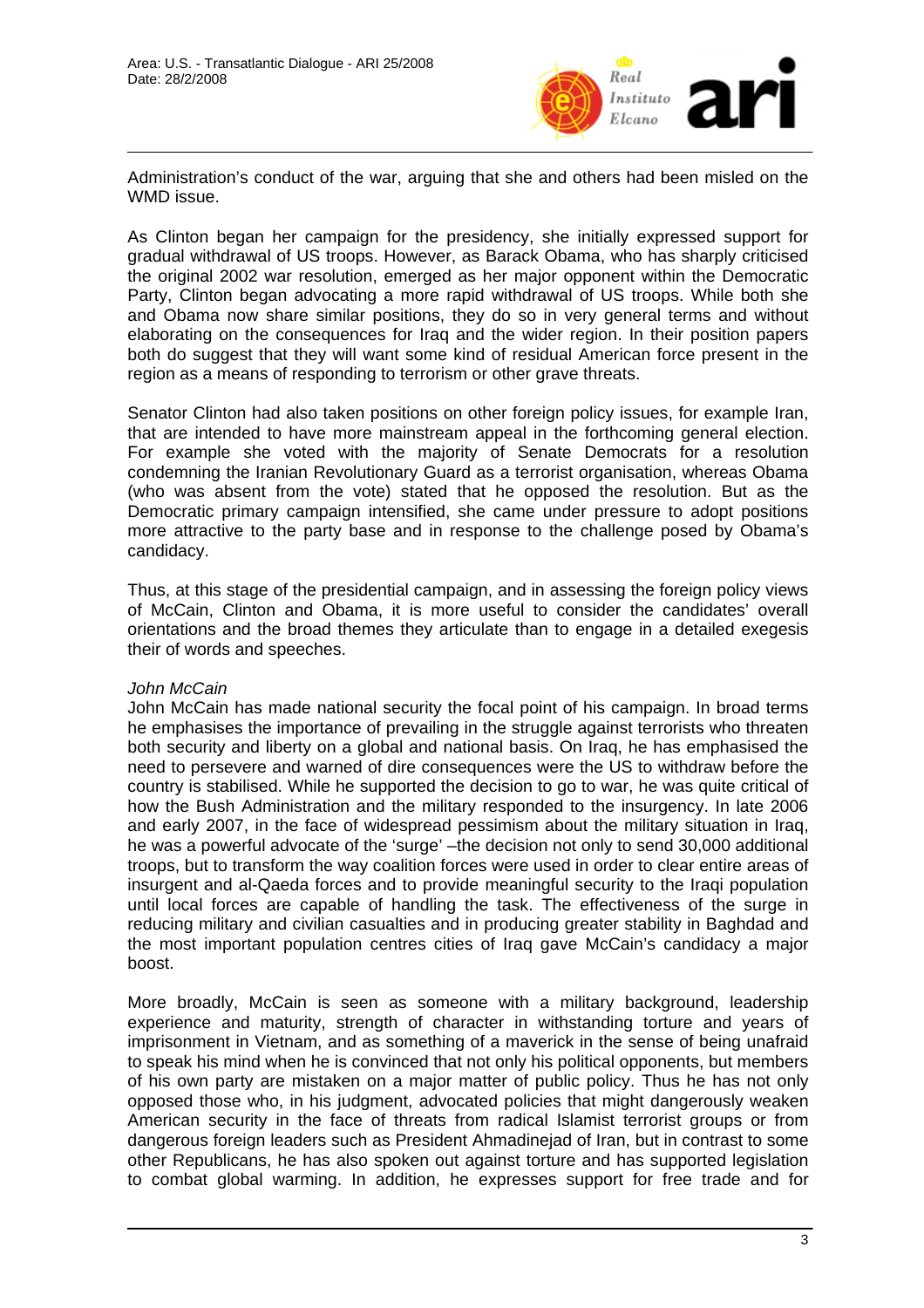

immigration reform. Among those whom McCain is believed to consult about foreign policy are such senior figures as George Shultz, Lawrence Eagleburger, Brent Scowcroft, Robert Zoellick and James Woolsey, as well as public intellectuals such as Robert Kagan and William Kristol. The campaign's director for foreign and national security issues is an experienced foreign policy expert and the former senatorial and Defense Department advisor Randy Scheunemann.

## *Hillary Rodham Clinton*

Hillary Rodham Clinton has emphasised the importance of restoring America's leadership and international standing. In common with other Democratic candidates she has criticised the Bush Administration's unilateralism. She has cited the need for much greater cooperation with other countries and international institutions and has indicated the need to reassure America's allies in Europe and Asia. In her *Foreign Affairs* article she argued that ending the war in Iraq is important in restoring America to a position of global leadership, and she voted in favour of a Senate resolution on the redeployment of US troops from Iraq beginning in March 2008. On other issues, Clinton also adopted positions comparable to those of most other mainstream Senate Democrats: modernisation of the military along with an increase in the size of the Army and Marine Corps, strong support for Israel and a two-state solution to the Israeli-Palestinian conflict, opposition to Iran acquiring nuclear weapons and approval of incentives for Teheran if it cooperates, approval of the Comprehensive Nuclear Test Ban Treaty, ending America's dependence on imported oil, and strong support for human rights. Clinton has stressed her many years of public service, including eight years in the White House during her husband's presidency and nearly eight years in the US Senate. She argues that this experience enables her to get things accomplished in a complex national policy environment. Her key foreign policy advisors reflect this background, in that they include leading figures from Bill Clinton's presidency: former Secretary of State Madeleine Albright, former National Security Advisor Sandy Berger, former UN Ambassador Richard Holbrooke and senior Middle East official Martin Indyk.

## *Barack Obama*

Barack Obama mostly shares Clinton's positions but with a few nuanced differences. He points to having been opposed to the Iraq War from the beginning and cites his opposition to the original 2002 Senate resolution, though he was not yet a US senator at that time. Obama is strongly committed to international engagement, saying that after bringing the war to a responsible end the US must not turn inward. He does not exclude the use of force in confronting threats, but insists that America first use sustained diplomacy. The Illinois senator asserts that the US should not hesitate to talk directly and unconditionally to the leaders of Iran, North Korea and Cuba (a position that Clinton has criticised as 'naive'). Obama expresses a strong commitment to the security of Israel, is concerned to halt the spread of weapons of mass destruction, favours upgrading the Nuclear Nonproliferation Treaty (NPT) and supports adding 65,000 troops to the US Army and 27,000 to the Marine Corps. He advocates strong international partnerships in order to defeat al-Qaeda and cites the need to stay on the offensive against it.

Obama, similar to Hillary Clinton, talks of rebuilding ties to America's allies in Europe and Asia. He wishes to strengthen weak states and help to rebuild failed states, favours UN reform and adds that there must be effective cooperation among all the major powers to deal with pressing global issues. Obama wishes to free the US of its dependence on imported oil, pledges dramatic reductions in carbon emissions and strongly supports efforts to combat global warming. Obama's key advisers include several who served in the Bill Clinton Administration, among them Anthony Lake (National Security Advisor in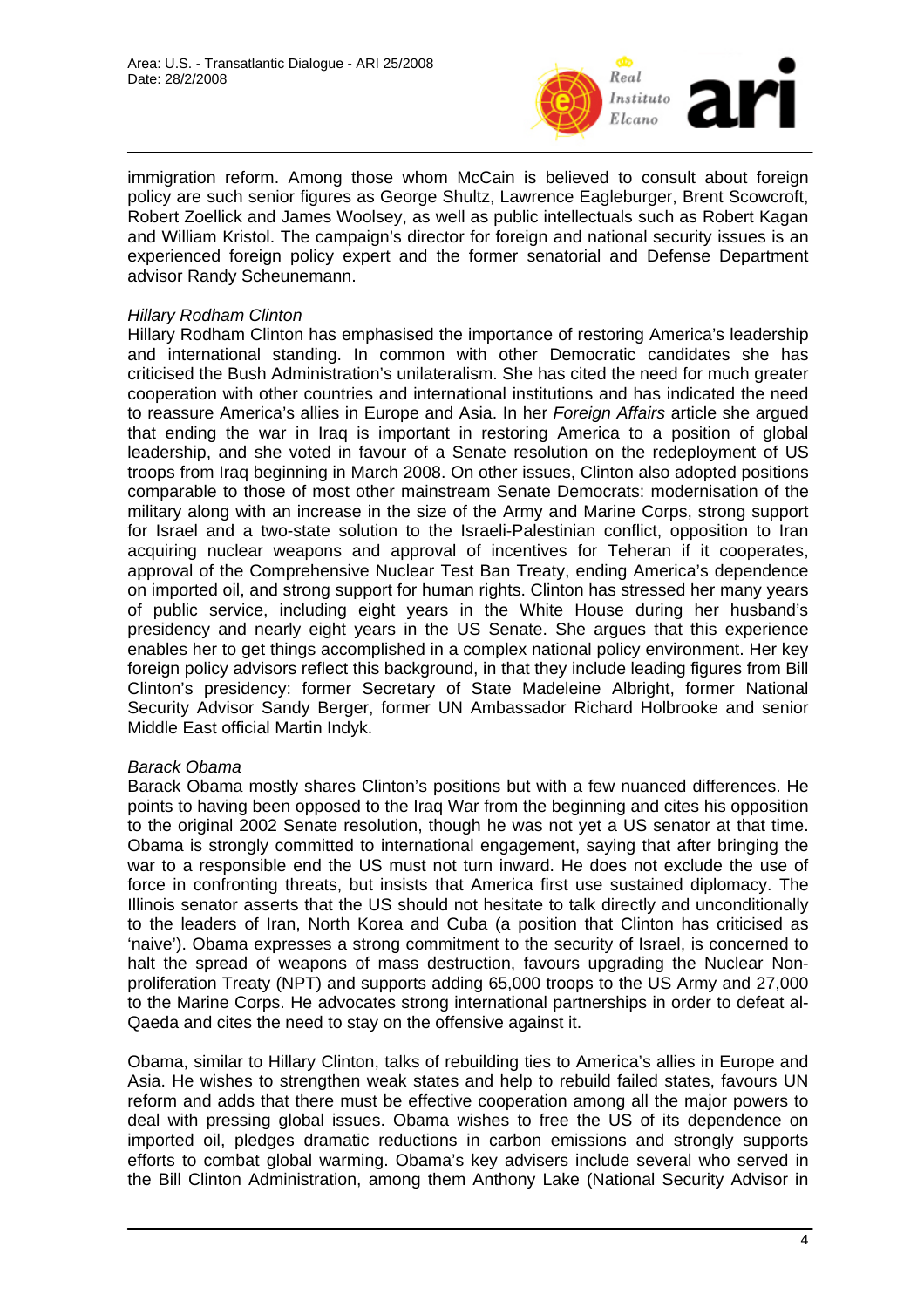

the first Clinton term), Gregory Craig (former head of Policy Planning at the State Department), Dennis Ross (former chief Middle East negotiator), Ivo Daalder (Europe) and Susan Rice (an Africa specialist).

It would be a mistake to focus too closely on the Clinton-Obama differences in foreign policy. These exist, but they are not significant. Clinton does put slightly more emphasis on positions that would appeal to a wider public in a general election campaign rather than to core Democratic primary voters, for example on Iran or the timing and means of withdrawal from Iraq. However, as Obama gained momentum and pulled even with her in the nomination contest, she subtly shifted some of her positions in order to counter the Illinois Senator's appeal to the party base. While the two candidates and their supporters sometimes emphasise their foreign policy disagreements, in reality both represent liberal democratic mainstream positions as reflected among the party's foreign policy elites and the majority of senatorial and congressional Democrats. And both have invoked the elusive goal of ending America's dependence on imported oil. Ultimately, their disagreements have far less to do with policy than personality, character and the contrast between Hillary Clinton's experience and Barak Obama's charisma and his appeal to transcend past differences of region, race and party.

**Conclusion:** Once the Democratic nominee is decided, the contest between the Party's presidential candidate and the presumed Republican nominee, Senator John McCain, will see substantive disagreements between the candidates. A Clinton/McCain contest would be likely to see heated debates about the foreign policy record of the Bill Clinton presidency. Disagreements about Iraq would include Hillary's evolving views about the war, the question of whether political stability is achievable despite military progress during the surge, consequences of troop withdrawal and McCain's insistence that America's vital national security interests preclude an early departure of troops. McCain will be criticised for an open-ended commitment to Iraq with no end in sight, while Clinton (as well as Obama) will face the charge that her policy would open the door to a deadly civil war in Iraq that could benefit al-Qaeda and threaten the stability of the entire region. In their election contest, Clinton would put more emphasis on multilateralism and the importance of restoring America's reputation, McCain would point to the existential terrorist threat to the security and liberty of free societies. He will emphasise his lengthy experience, including military command responsibilities in a dangerous world, while Clinton will likely assert that her husband's Administration succeeded in working with other countries to address common problems. Because the two are only a decade apart in age, the fact of McCain's own advancing age (he is now 71) will be less likely to arise as a campaign issue.

An Obama/McCain contest could produce edifying and substantive debates about principles and genuine differences of policy. Both men are widely respected for their integrity and willingness to challenge conventional wisdom, even among those who otherwise disagree with them. McCain's appeal is especially strong among voters whose foremost concern is national security. His extensive experience, but also his advanced age, would stand in contrast to Obama's relative youth (he is 46 years old and was first elected to the US Senate in 2004), inspirational qualities and leadership potential. Obama's lack of major national policy experience and achievement will be an issue, as will the question of whether he possesses the tenacity to cope with serious foreign dangers. His multiracial background would be appealing to audiences at home and abroad, as would McCain's character, courage and integrity. The two would be likely to disagree on the extent to which international institutions, especially the United Nations, are capable of addressing urgent world problems, contrasted with the role the US can and